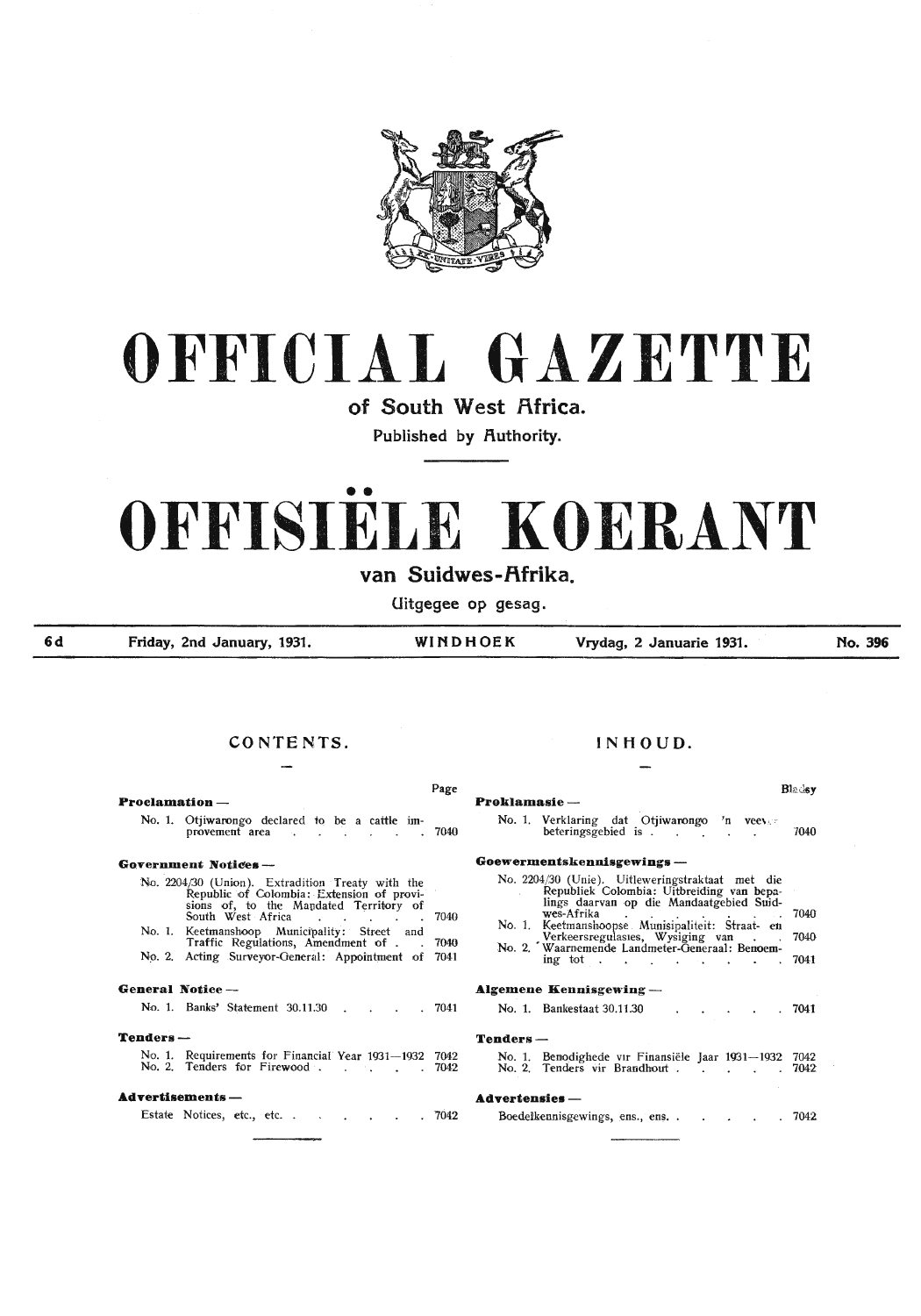# **PROCLA1'1A'l'ION**

# ~\l:S. ISTRATOR OF SOUTH WEST **AFRICA.**

No. 1 of 1931.]

UNDER and by virtue of the powers vested in me by sections *one* and *three* of the Cattle Improvement Ordinance, 1951 (Ordinance No. 10 of 1930), I do hereby declare the magisterial district of Otjiwarongo to be a cattle improvement  $2.75$ : within the meaning and for the purposes of that Ordinance, and do fix the first day of March, 1932, as the date from and after which, in terms of section *three* aforesaid, and subject to the provisions of that Ordinance, it shall not be lawful to keep in or introduce into that district any bull over twelve months of age unless such bull has been previ-<br>ously inspected and approved for purposes of the breeding onsity inspected and approved for purposes or the breeding three aforesaid.

# GOD SAVE THE KING.

Given under my hand and seal at Swakopmund this twentieth day of December, 1930.

A. J. WERTH, *Administrator.* 

# **i•nOKLAII.\.SIE**

# BY HIS HONOUR ALBERTUS JOHANNES WERTH, AD- DEUR SY EDELE ALBERTJS JOHANNES WERTH, ADMINISTRATEUR VAN SUIDWES-AFRIKA.

No. 1 van 1931.]

Op grond van e<sub>li</sub> kragtens die bevoegdhede my verleen by artickels *een* en *drie* van die 3eestevcrbeterings-Ordonnansie<br>sie 1930 (Ordonnansie No. 10 val 1930) verklaar ek hicrby dat die magistraatsdistrik Otjiwarengo 'n beesteverbeteringsgebied is binne die betekenis en ir die doeleindes van daardie Ordonnansie, en bepaal ek die erste dag van Maart 1932 as die datum vanaf en na welkt, coreenkomstig ar die datum vanaf en na welk, coreenkomstig artiekel *drie*<br>voormeld en onderhe<sub>wig</sub> aan iie bepalings van daardie Or-<br>donnansie, dit nie wettig sal wees om enige bul van 'n ouderdom van meer as twaart maande in daardie distrik<br>aan te hou of hom daarin te bring nie, tensy sodanige bul<br>vooraf vir die doelclindes van eeteelt besigtig en goedgekeur<br>is deur 'n raad ingestel, soos voorsien deur art

# GOD BEHOEDE DIE KONING.

Gegee onder my handteening en seël te Swakopmund op hierdie twintigste dag vin Desember 1930.

**A. J.** \-X' ERTH, *Administrateur.* 

# **Government Notices.**

The following Government Notices are published for general information.

H. P. SMIT, *Secretary for South* <sup>W</sup> est *Africa.* 

Administrator's Office, Windhoek.

EXTRADITION TREATY WITH THE REPUBLIC OF<br>COLOMBIA-EXTENSION OF PROVISIONS OF, TO MANDATED TERRITORY OF SOUTH WEST AFRICA.

It is hereby notified for general information that the provisions of the Extradition Treaty concluded between the<br>Government of Great Britain and the Republic of Colombia<br>on the 27th October, 1888, have been extended to the<br>Mandated Territory of South West Africa, as from the December, 1930.

No. 1.l [ 17th December, 1930.

It is hereby notified that the Administrator has been pleased, under section *twenty* of the Municipal Proclamation, 1920 (Proclamation No. 22 of 1920), as amended by section *eighty-two* of the Municipal Amendment Proclama-<br>tion; 1922 (Proclamation No. 1 of 1922), to approve of the subjoined regulations made by the Keetmanshoop Municipal Council under section *eighteen* of the Municipal Proclamation, 1920.

## KEETMANSHOOP MUNICIPALITY: AMENDMENT OF STREET AND TRAFFIC REQULATIONS.

48. Regulation 29 of the regulations published under<br>Government Notice No. 121 of the 8th day of November,<br>1923, is amended by the addition thereto of the following<br>sub-regulation (2), the existing regulation 29 to be numb  $sub-regularian (1) :=$ 

"(2) No person shall stand any vehicle or motor at the corner of any street: provided, however, that the<br>driver of any motor shall be allowed to stand such motor at the corner of any street for the purpose of taking in petrol from any petrol pump erected at such corner and for as long as may be necessary for such purpose."

# **Goewerruentskennisgewings.**

Die volgende Goewe:mentskennisgewings word vir al-gemene informasie gepubliseer. informasie gepubliseer. H. P. SMIT,

*Sekretaris vir Suidwes-Afrika.* 

Administrateurskantg<sub>or</sub>,<br>**Windhoek.** 

No. 2204 (Union).] **L5th December, 1930.** No. 2204 (Unie).] [5 Desember 1930.

UITLEWERINGSVERDRAO MET DIE REPUBLIE K COLOMBIA-TOEPASSING VAN BEPALINGS VAN, OP MANDAA\_TOEBlED SUIDWES-AFRlKA.

Hierby word vir algemene .informasie bekendgemaak dat die bepalings van die Uitleweringsverdrag op 27 Oktober 1888 aangegaan tussen die Regering van Groot-Brittanje en die Rcpubliek Colombia vanaf 5 Desember 1930 toegepas is op die Mandaatgebied Suidwes-Afrika.

## No. l.] { 17 Dcsember 1930,

Hicrby word hekend zemaak dat dit die Administrateur bchaag het, om die onderstaande regulasies, deur die Keet-<br>manshoopse stadsraad krageens artiekel *aglien* van "De Muni-<br>cipale Proklamatie 1920" gemaak, op grond van artiekel twintig van "De Municipate Proklamatie 1920" (Proklamasie No. 22 van 1920), stos gewysig deur artickel *twee-en-taggentig* van "De Municipale Wijzigings Proklamatic 1922" (Proklama-<br>sie No. 1 van 1922) goec tc keur.

## KEETMANSHOOPSE MUNISIPALITEIT: WYSIGING VAN STRAAT: EN VERKEERREOULASIES.

48. Regulasie *<sup>29</sup> van die regulasies gepubliseer onder* Goewermentskennisgewing No. 121 van die 8ste dag van November 1923, word gewysig deur die toevoeging van die volgende onderregulasie (2) daartoe, die bestaande regula- sie 29 te word gefionimer onderregulasie (1) :-

"(2) Niemand hag enig voertuig of motor aan de hoek van enige straat laten staan; met dien verstande echter dat de drijver van enige motor geoorloofd zal<br>zijn om zodanige motor aan de hock van enige straat te laten staan roor het doel om petrol van enige petrol-<br>pomp aan  $\epsilon_{0}$ danige hoek opgericht in te nemen en zo lang als  $v_{0}$ er zodanig doel nodig mag wezen".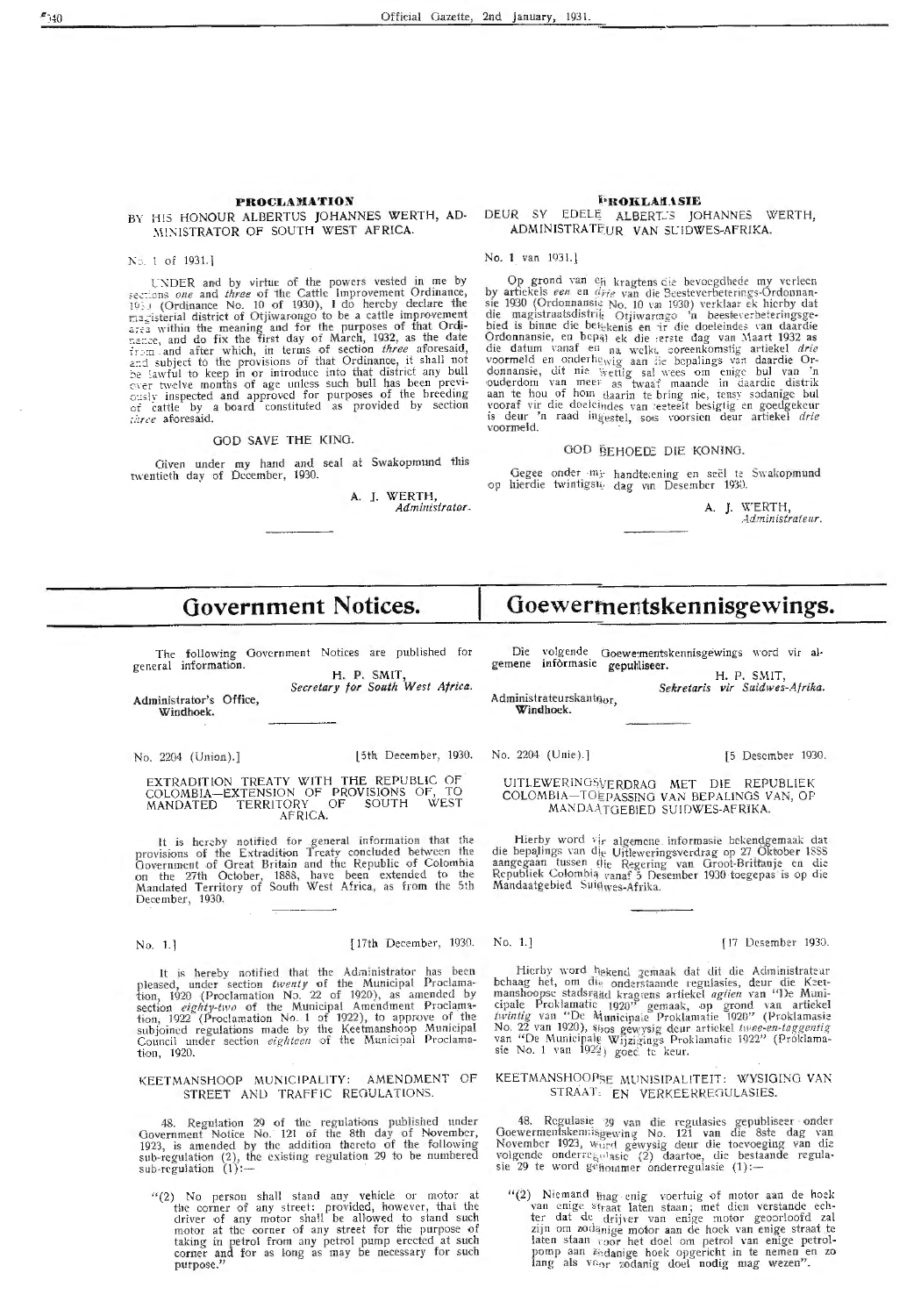49. Regulation 31 of the aforementioned regulations is amended by the deletion of sub-regulation (2) thereof and the substitution therefor of the following new sub-regulation  $(2)$ :-

 $''(2)$  Any person turning to the right into any street crossing the one in which he is travelling with any vehicle or motor or when riding any animal shall do so from that side of the street in which he is travelling which is the further from the corner to be turned, and any person so turning with any vehicle other than a vehicle drawn by more than two animals or with any motor shall pass round the traffic-control signs wherever such signs have been placed at the intersections of streets."

50. Regulation 35 of the aforementioned regulations is amended-

(a) by the deletion from the Dutch text thereof of the words "laten drijven" and the substitution therefor of the word "hebben";

(b) by the deletion from paragraph (c) thereof of all words after the word "dimmer" occuring therein and the substitution therefor of the words:—

"Any person driving a motor at night~time shall be allowed to leave the same without any lamp thereon<br>being alight if it be left within twenty feet of a lighted street lamp or in front of a public building having such lights ,outside as to throw a bright white light on to the street and as to indicate clearly the presence of such car.

For the purposes of this regulation the expression "public building" shall mean any building used, or constructed or adapted to be used, whether ordinarily or occasionally and whether wholly or in part, as a church, chapel or other place of public worship, as a hospital, college, school, library, hotel, bar, institute or reading room, as a theatre, music hall, concert room or other place of assembly whether admission thereto be by ticket or otherwise, or for any other public purpose, and shall include any tent, shooting gallery, circus and stand or enclosure intended for public<br>assemblage.''

51. Regulation 41 of the aforementioned regulations, as amended by the regulation published under Government Notice No. 27 of the 21st day of March, 1927, is repealed<br>and the following new regulation 41 is substituted therefor:—

Every person driving a motor or riding a cycle shall have affixed fo such motor or cycle a bell, horn or other .apparatus capable of giving sufficient warning of the approach or position of such motor or cycle, and every person driving a motor or riding a cycle shall sound such bell, horn or other apparatus when over-<br>taking any motor, vehicle, horse or other animal, or pedestrian, and when turning."

No. 2.] [22nd December, 1930. ACTING SURVEYOR-GENERAL-APPOINTMENT OF.

The Administrator has been pleased under the provisions of section *three* of the . "Land Survey Proclamation, 1920", to appoint ARTHUR CECIL PARRY, Esq., to act as Surveyor-General for South West Africa, during the absence on leave of A. G. Landsberg, Esq., with effect from the 13th December, 1930.

# **General Notices.**

49. Regulasie 31 van die voormelde regulasies word gewysig deur die skrapping van onderregulasie (2) daarvan<br>en die substituering daarvoor van die volgende nuwe onderregulasie (2) :-

"(2) Enige persoon die na de rechte zijde in enige straat draait, die de straat kruist, waarin hij met enige voer-<br>tuig of motor rijdt, of terwijl hij op enig dier rijdt, moet dit van die kant van de straat doen, waarin hij rijdt, die het verst van die hoek waarom gedraaid moet worden ¥erwijderd is, en enige persoon die aldus met enig voertuig ander dan een voertuig door meer<br>dan twee dieren getrokken of met enige motor draait, moet rondom de verkeerkontrole-tekens, waar zodanige tekens bij de kruisingen van straten geplaatst zijn, gaan."

50. Regulasie 35 van die voormelde regulasies word gewysig-

(a) deur die skrapping van die woorde "laten drijven" van die Hollandse teks daarvan en die substituering daarvoor van die woord "hebben".

(b) Deur die skrapping uit paragraaf (c) daarvan van al die woorde na die word "doffer", wat daarin voorkom, en die substituering daarvoor van die woorde :--<br>"Enige persoon, die 'n motor 's nachts drijft is ge-

"Enige persoon, die 'n motor 's nachts drijft is ge-<br>oorloofd om dezelve zonder enige brandende lamp daar-<br>op te laten, als hij binnen twintig voet van een aangestoken straatlamp of voor 'n publiek gebouw, dat zo- danige lichten aan de buitenkant heeft, die een helder wit licht op de straat werpen en duidelik de tegenwoordigheid van zodanige kar aanduiden, gelaten wordt.

Voor de doeleinden van deze regulatie betekent de uitdrukking "publiek gebouw" enig gebouw gebouwd of gekonstrueerd of geskikt om gebruikt te worden, hetzij<br>gewoonlik of af-en-toe en hetzij geheel of gedeeltelik als een kerk, kapel of ander plek van openbare godsdienst, als een hospitaal, kollege, skool, biblioteek, hotel, bar, instituut of leeskamer, als een theater, muziekzaal, konsertkamer of andere vergaderingsplek, hetzij<br>dat de toegang daartoe door kaartjie of anderszins zij, of voor enig ander publiek doel, en sluit in enige<br>tent, skietgalerij, sirkus en standplaats of omheining<br>voor publieke bijeenkomste bedoeld.''

51. Regulasie 41. van die v•oormelde regulasies, soos gewysig deur die regulasie gepubliseer onder Goewermentskennisgewing No. 27 van die 21ste dag van Maart 1927,<br>word herroep en die volgende nuwe regulasie 41 daarvoor<br>gesubstitueer :---

"41. Elke persoon, die op een motor of rijwiel rijdt, moet aan zodanige motor of rijwiel 'n skel, hoorn of ander toestel bevestigd hebben, dat in staat is om voldoende waarskuwing omtrent het naderen of de positie van<br>20danige motor of rijwiel te geven, en elke persoon, die op een motor of op een rijwiel rijdt moet zo-<br>danige skel, hoorn of ander toestel doen klinken,<br>wanneer hij enige motor, voertuig, paard of ander dier of voetganger inhaalt en wanneer hij draait".

# No. 2.] (22 Desember 1930. WAARNEMENDE LANDMETER-GENERAAL- . BENOEMJNG VAN.

Dit het die Administrateur behaag om, ooreenkomstig die bepalings van artiekel *drie* van die "Landmeting Proklamatie 1920", vir Mnr. ARTHUR CECIL PARRY, te benoem tot waarnemende Landmeter-Oeneraal vir Suidwes-Afrika gedurende die afwesigheid op verlof van Mnr. A. 0. Landsberg, ingaande vanaf 13 Desember 1930.

# **Algemene Kennisgewings.**

(No. **1** of 1931.)

BANKS' STATEMENT; 30th NOVEMBER, 1930, **IN** TERMS OF SECTION 7 OF PROCLAMATION NO. 29 OF 1930, THE BANKS PROCLAMATION, 1930.

BANKESTAAT, 30 NOVEMBER 1930, INOEVOLOE ARTIEKEL 7 VAN PROKLAMASIE 29 VAN 1930, DIE BANKE-PROKL.AMASIE 1930.

| BANK.                                                         | Liabilities<br>in South West Africa.<br>Verpligtings teenoor die<br>Publiek in Suidwes-Afrikal |                                 |                   |                   | Kontant Geldreserwes                      | to the Public Cash Reserves in South West Africa. ADVANCES<br>in Suidwes-<br>Afrika. | DIS-<br>AND<br>SOUTH<br><b>COUNTS</b><br>IN<br>WEST<br>AFRICA.<br>VOORSKOTTE EN DIS- |                                                                 |  |
|---------------------------------------------------------------|------------------------------------------------------------------------------------------------|---------------------------------|-------------------|-------------------|-------------------------------------------|--------------------------------------------------------------------------------------|--------------------------------------------------------------------------------------|-----------------------------------------------------------------|--|
|                                                               | Deposits etc.<br>Demand<br>Opvorder-<br>bare.                                                  | Depositos ens.<br>Time.<br>Tyd. | Total.<br>Totaal. | Gemunte-<br>goud, | Gold Coin Subsidiary<br>Coin.<br>Pasmunt. | S.A. Reserve Bank Notes<br>S.A. Reserwebank Note.                                    | Advances<br>Voorskotte                                                               | KONTO'S IN SUIDWES-<br>AFRIKA.<br>Discounts<br><b>Diskontos</b> |  |
|                                                               | £                                                                                              | £                               | £                 | £                 | £                                         | £                                                                                    | £                                                                                    | £                                                               |  |
| Bank of South Africa,<br>Standard<br>Limited                  | 296,311                                                                                        | 102,288                         | 398,599           | 8,057             | 17,838                                    | 1,925                                                                                | 409,032                                                                              | 157,431                                                         |  |
| Barclays Bank (Dominion, Colonial<br>and Overseas)<br>$\cdot$ | 185,146                                                                                        | 69,397                          | 254,543           | 7,971             | 7,122                                     | 776                                                                                  |                                                                                      | 333,483                                                         |  |
| Swakopmunder Bankverein                                       | 16,962                                                                                         | 30,216                          | 47,178            | 235               | 397                                       | 4,912<br>Standard & Barclays<br>Bank Notes / Banknote                                |                                                                                      | 52,102                                                          |  |
| Genossenschaftsbank, Grootfontein.                            | 2,859                                                                                          | 2,861                           | 5,720             |                   | 106                                       | 400                                                                                  |                                                                                      | 10,089                                                          |  |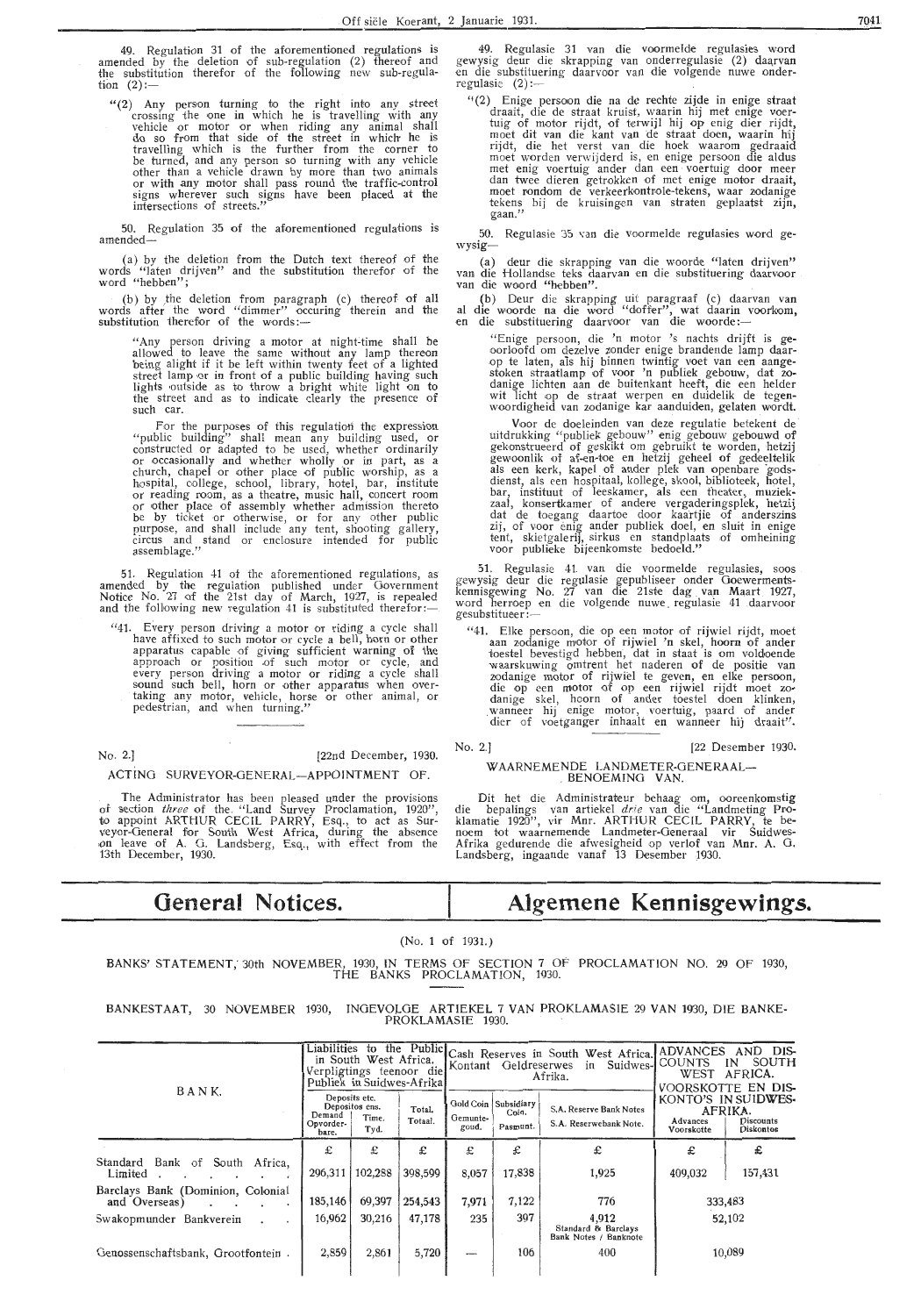# **TENDERS.**

# $(N_0, 1$  of 1931.)

# ADMINISTRATION OF SOUTH WEST AFRICA.

REQUIREMENTS FOR FINANCIAL YEAR 1931-1932.

Tenders are invited for the supply of various materials, produce, tools, etc., as indicated above.

A schedule of requirements, together with conditions governing the tendering and supply can be obtained on written application to the Storekeeper, Department of Works, P.O. Box 207, Windhoek, or on application in person at the office of the Director of Works, Windhoek.

W. O. H. MENGE,

Secretary: S.W.A. Tender Board.

Windhoek, 15th December, 1930.

## (No. 2 of 1931.)

#### TENDERS FOR FIREWOOD.

Offers are invited for the purchase of a quantity of native timber consisting principally of Kameeldoorn and mimosa. This timber is all oollected in a pile near the office of the Resident Engineer, Windhoek Dam, and will be shown to prospective tenderers during working hours on application at the office.

Tenders in sealed envelopes marked "Tender for Timper" will be received by the undersigned up· to 12 noon, 8th January, 1931.

W. 0. H. MENGE, Secretary: South West Africa Tender Board. Windhoek 18th December, 1930.

(No. 1 van 1931.)

## ADMINISTRASIE VAN SUIOWES-AFRIKA.

BENODIGHEDE VIR FINANSIELE JAAR 1931-1932.

"fenders word gevra vir die verskaffing van verskeie mate<sub>riale</sub>, produkte, gercedskappe, ens., soos hierbo aan-<br>.gedu<sub>1.</sub>

. 'ti Lys van bcnodighedc tesaam met voorwaardes, wat die tender en lewering beheers, kan op skriftelike aansoek<br>verkey word van die Stoorman, Departement van Werke, Posbiis 207, Windhoek, of na persooniike aansoek in die kant<sub>901</sub> van die Dirckteur van Werke, Windhoek.

W. 0. H. MENGE,

Sekretaris: Suidwes-Afrikaanse Tenderkommissic.<br>Win@hoek, Winghoek,<br>15 Desember 1930.

## (No. 2 van 1931.)

## TENDERS VIR BRANDHOUT.

. Tenders word gevra vir die koop van 'n hoeveelheid inhcemse hout bestaande veral uit kameeldoring en mimosa.<br>Al hierdie hout lê in 'n hoop opgestawel naby die kantoor van die Resident Ingenieur, Dam van Windhoek, en sal aan ten::<br>ten:ieraars op aansock gedurende werkure gctoon word.

· Tenders in verseëlde omslae gemerk "Tender vir Hout" sal deur die ondergetekende tot 12 uur, 8 Januarie 1931, ontvang word.

W. O. H. MENGE,

Sekretaris: Suidwes-Afrikaansc Tenderkommissie. Wilidhoek,

18 Desember 1930.

# **Advertisements.**

# ADVERTISING IN THE *OFFICIAL GAZETTE* OF SOUTH WEST AFRICA.

1. The *Ofticial Gazette* will be published on the 1st and 15th day of each month; in the event of either of those days falling on a Sunday or Public Holiday, the *Gazette* will be published on the next succeeding working day.

2. Advertisements for insertion in the *Gazette* must be delivered at the office of the Secretary for South West Africa (Room 46, Government Buildings, Windhoek) in the languages<br>in which they are to be published, at not later than 4.30 p.m.<br>on the *ninth* day before the date of publication of the<br>Gazette in which they are to be inserted.

3. Advertisements will be inserted in the *Gazette* after the official matter or in a supplement to the *Gazette* at the discretion of the Secretary.

4. Advertisements will be published in the *Official Oa2ette* in the English, Dutch or German languages; the necessary translations must be furnished by the advertiser or his agent. It should be borne in mind however, that the German version of the *Gazette* is a translation only and not the authorised issue.

5. Only legal advertisements are accepted for publication in the *Official Gazette,* and are subject to the approval of the Secretary for South West Africa, who can refuse to accept or decline further publication of any advertisement.

6. Advertisements should as far as possible be type- written. Manuscript of advertisements should be written on one side of the paper only., and all proper names plainly hiscribed; in the event of any name being incorrectly printed as a result of indistinct writing , the advertisement can only be republished on payment of the cost of another insertion.

7. The subscription for the *Official Gazette* is 12/- per annum, post free in this Territory and the Union of South Africa, payable in advance. Postage must be prepaid by Overseas subscribers. Single copies of the *Gazette* may be obtained at the price of sixpence per copy.

# **Advertensies.**

# ADVERTEER IN DIE OFFISI ELE KOERANT VAN SUIDWES-AFRIKA.

1. Die *Offisiële Koerant* sal op die 1ste en 15de van elke maand verskyn; ingeval een van hierdie dae op 'n Syndag of Publieke Feesdag val, dan verskyn die *Offisiële K.!ierant* op die eersvolgende werkdag.

2. Advertensies wat in die *Offisiële Koerant* geplaas <sup>111</sup>vet word, moet in die taal waarin hulle sal verskyn ingehändig word aan die kantoor van die Sekretaris vir Suidwes- · Afrika (Kamer 46, Regerings-Geboue, Windhoek), nie later a=<br>45 4.30 n.m. op die neënde dag voor die datum van ver• slayning van die Offisiële Koerant waarin die advertensies 10oet geplaas word nie.

3. Advertensies word in die Offisiële Koerant geplaas agter die offisiële gedeelte, of in 'n ekstra blad van die *K.oerant,* soos die Sekretaris mag goedvind.

4. Advertensies word in die Offisiële Koerant gepubli-<br>\*ver in die Engelse, Afrikaanse en Duitse tale; die nodige \'ertalinge moet deur die •adverteerder of sy agent gelewer 'ford. Dit moet onthou word dat. die Duitse teks van die *()tfisiele Koerant* slegs 'n vertaling is, en nie die geoutori- ~eerde uitgawe is nie.

5. Slegs wetsadvertensies word aangeneem vir publi-<br>kasie in die *Offisiële Koerant*, en hulle is onderworpe aan ,<br>tlie goedkeuring van die Sekretaris vir Suidwes-Afrika, wat ilie aanneming of verdere publikasie van 'n advertensie mag \veier.

6. Advertensies meet sover as moontlik op die masjien geskryf wees. Die manuskrip van advertensies meet slegs ilp een kant van die papier geskryf word, en alle name moet tluidelik wees; ingeval 'n naam ingevolge onduidelike handskrif foutief gedruk word, dan kan die ad vertensies. slegs dan weer gedrulc' word as· die koste van 'n nuwe opneming betaal word.

7. Die jaarlikse intekengeld vir die Offisiële Koerant is 1.2/-, posvry in hierdie Gebied en die Unie van Suid-Afrika, en is vooruit betaalbaar. Posge1d rnoet vooruit betaal word deur oorseese intekenaars. Enkele eksemplare van die *Of fi• siele Koerant* is verkrybaa\_r teen die prys van ses pennies per stuk.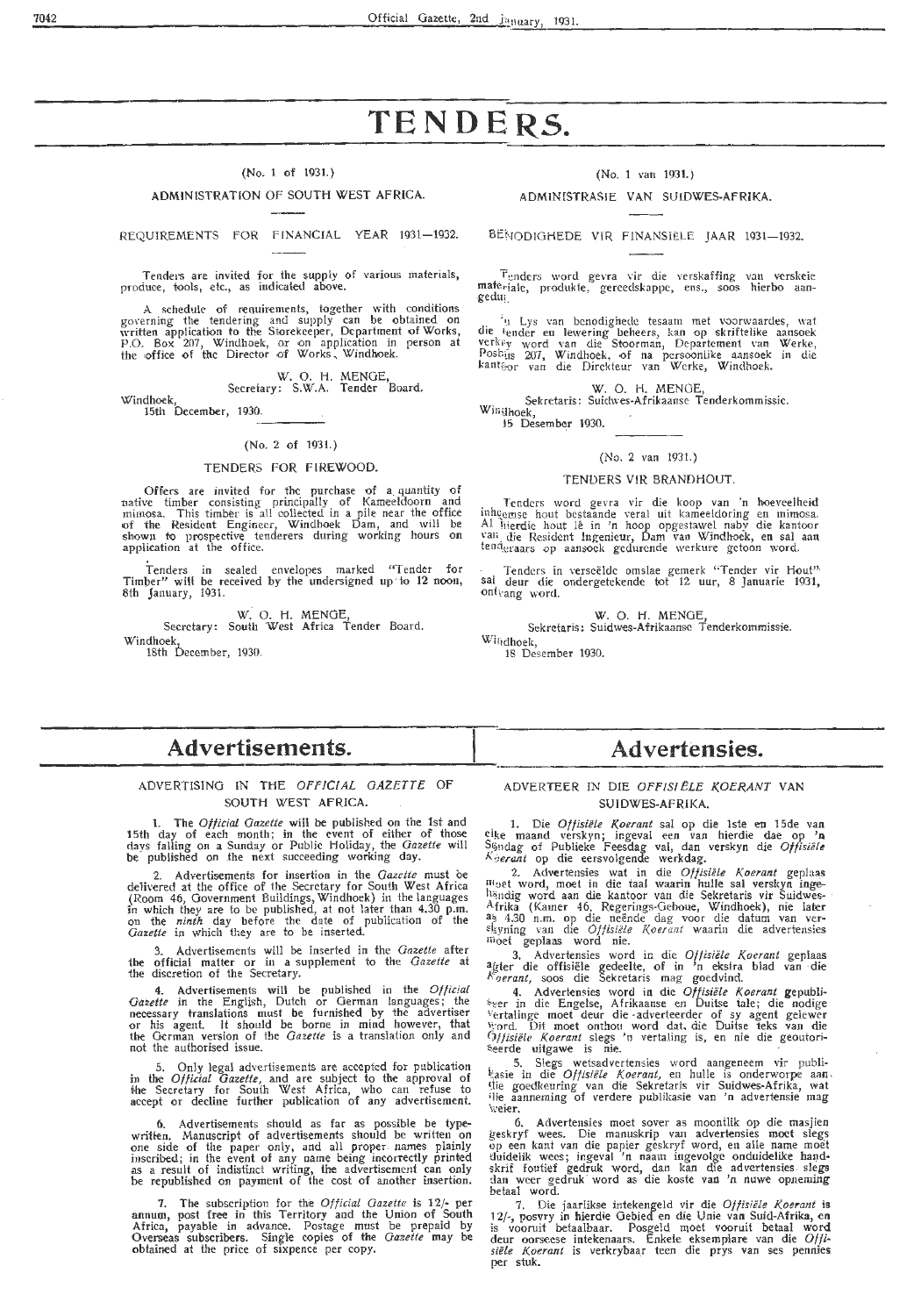8. The charge for the insertion of advertiments other than the notices mentioned in the succeeding paragraph is at the rate of  $6/-$  per inch single column and  $12/-$  per inch double column, repeats half price. *( Fractions of a/i inch to be reckoned an inch.)* 

9. Notices to creditors and debtors in the estates of deceased persons and notices by executors concerning liquidation accounts lying for inspection, are published in schedule<br>form at 9/- per estate.

10. No advertisement will be inserted unless the tharge is prepaid. Cheques, drafts, postal orders or money orders must be made payable to the Secretary for South West Africa.

8. Die koste vir die opname van advertensies, behalwe van die kennisgewinge wat in die volgende paragraaf **ge**noem is, is teen die prys van 6/- per duim enkele kolom, en 12/- per duim dubbele kolom; herhalinge teen halwe prys. *(Oedeeltes van 'n duim moet as 'n volte duim bereken word.)* 

9. Kennisgewinge aan krediteure en debiteure in **die**  boedels van oorlede persone, en kennisgewinge van ekseku-teurs betreffende likwidasic rekeninge vir inspeksie, word in skedule vorm gepubliseer teen 9/- per boedel.

10. Geen advertensie sal geplaas word nie, tensy die koste vooruit betaal is. Tjeks, wissels, pos- of geldorders moet betaalbaar gemaak word aan die Sekretaris vir Suidwes-Afrika.

NOTICE TO CREDITORS AND DEBTORS. ESTA'fES OF DECEASED PERSONS: Section 46, Act No. 24 ot 1913, as appli@d to South West Africa.

Creditors and Debtors in the Estates specified in the annexed Schedule are called upon to lodge their claims with and pay their debts to the Executors concerned within the stated periods calculated from the date of publication hereof.

KENNISGEWING AAN SKULDEISERS EN SKULDENAARS. BOEDELS VAN OORLEDE PERSONE. Artiekel 46, Wet No. 24 van 1913, soos toegepas op Suidwes -Afrika.

Skuldeisers en skuldenaars in die Boedels wat vermeld is in bygaande Bylae word versoek om hul vorderings in te lewer en hul skulde te betaal by die kantore van die be trokke Eksekuteurs binne die gemelde tydperke, vanaf die datum Van publikasie hiervan ..

| Estate No.<br>Boedel No. | <b>ESTATE LATE</b><br>BOEDEL VAN WYLE | Within a period of<br>Binne 'n tydperk van | Name and Address of Executor or<br>authorized Agent<br>Naam en Adres van Eksekuteur of<br>gemagtigde Agent |
|--------------------------|---------------------------------------|--------------------------------------------|------------------------------------------------------------------------------------------------------------|
| 1141                     | Wilfred Morris                        | 30 days                                    | C. M. Trail, c/o. Lorentz & Bone,<br>P. O. Box 85, Windhoek.                                               |
| 1143                     | Bernard Horace Whillier               | 30 days                                    | Sophie Whillier, c/o. Dr. Gumprecht<br>& Riesle, P.O. Box 25, Swakopmund,                                  |
| 1147                     | Willy Julius Ernst Sander             | 14 days                                    | Elsa Carla Sander                                                                                          |
| 1150                     | James Benjamin Bassingthwaighte       | Thirty (30) days                           | W. F. Bassingthwaighte, c/o. Messrs.<br>Lorentz & Bone, P. O. Box 85,<br>Windhoek.                         |

SCHEDULE - BYLAE.

# NOTICE BY EXECUTORS CONCERNING LIQUIDATION ACCOUNTS LYING FOR INSPECTION: Section 68 Act No. 24 of 1913, as applied to South West Africa.

NOTICE is hereby given that copies of the Administration and Distribution Accounts in the Estates specified la the affached Schedule will be open for the inspection of all persons interested therein for a period of 21 days (or longer<br>if specially stated) from the dates specified, or from the date of publication hereof, whichever ma  $\Omega$ ffices of the Master and Magistrate as stated. Should no objection thereto be lodged with the Master during the period of inspection the Executors concerned will proceed tg make paviments in accordance therewith.

KENN!SOEWINO DEUR EKSEKUTEURS BETREFFENDE LIKWIDASIE-REKENINOS TER INSAGE. Artiekel **68,**  Wet No. 24 van 1913, soos toegepas op Suidwes-Afrika.

Kennisgewing geskied hiermee dat duplikate van die Administrasie- en Distribusierekenings in die boedels vermeld in die navolgende Bylae, ter insage van alle persone, wat daarin belang het, op die kantore van die Meester en die Magistraat, soos vermeld, gedurende 'n tydperk van drie weke (of langer indien spesiaal vermeld) vanaf vermelde datums, of vanaf datum van publikasie hiervan, watter datum die laatste mag wees, sal lê. As geen be-<br>swaar daarteen by die Meester binne die vermelde tydperk ingedien word nie, sal die betrokke eksekuteurs oorgaa

# $SCHEDULE - BYLAE.$

| Estate No.<br>Boedel No.    | ESTATE LATE<br>BOEDEL VAN WYLE                                                                     | Description of<br>Account<br>Beskrywing van<br>Rekening             | Date<br>Period<br>Datum<br>Tydperk | ∙ Office of the<br>Master<br>Meester | Kantoor van die<br>Magistrate<br>Magistraat | Name and Address of<br>Executor or authorized Agent<br>Naam en adres van eksekuteur<br>of gemagtigde agent |
|-----------------------------|----------------------------------------------------------------------------------------------------|---------------------------------------------------------------------|------------------------------------|--------------------------------------|---------------------------------------------|------------------------------------------------------------------------------------------------------------|
| 1114                        | Christina Johanna Meyer                                                                            | Liquid. & Distrib.                                                  | 15/12/30                           | Windhoek                             | Okahandia                                   | C. F. J. Meyer, c/o. L. J.<br>Haasbroek, Okahandja.                                                        |
| 1103                        | Sarah Bloch, born Epstein                                                                          | First & Final Liqu.<br>& Distr. Account                             | 1/1/31.                            | Windhoek                             | Swakop-<br>mund                             | N. Bloch, P. O. Box 37,<br>Kaiser Street, Windhoek.                                                        |
| 1053                        | Adolf Matheis                                                                                      | First $\&$ Final $Li$ .<br>quid. & Distrib.                         | 21 days                            | Windhoek                             | Rehoboth                                    | Magda Matheis, Executrix<br>Testamentary, c/o. Dr. Stark<br>P. O. Box 37, Kaiser Street,<br>Windhoek.      |
| Vol. 3 Fol. 85 I<br>and 840 | Paul Muller and Anna<br>Margaretha Muller (born<br>Warncke) widow                                  | First and Final                                                     | $2/1/31$ .<br>Windhoek             | Windhoek                             | Gobabis                                     | Dr. Stark, P. O. Box 37.<br>Windhoek.                                                                      |
| 1099                        | Maria Elisabeth Louw, ge-<br>bore van der Merwe en<br>nagelatene eggenoot Jaco-<br>bus Wynand Louw | Eerste en Finale<br>Likwidatie en<br>Distributie<br>$Re-$<br>kening | 1/1/31                             | Windhoek                             | Gobabis                                     | J. W. Louw, Gobabis.                                                                                       |
|                             |                                                                                                    |                                                                     |                                    |                                      |                                             |                                                                                                            |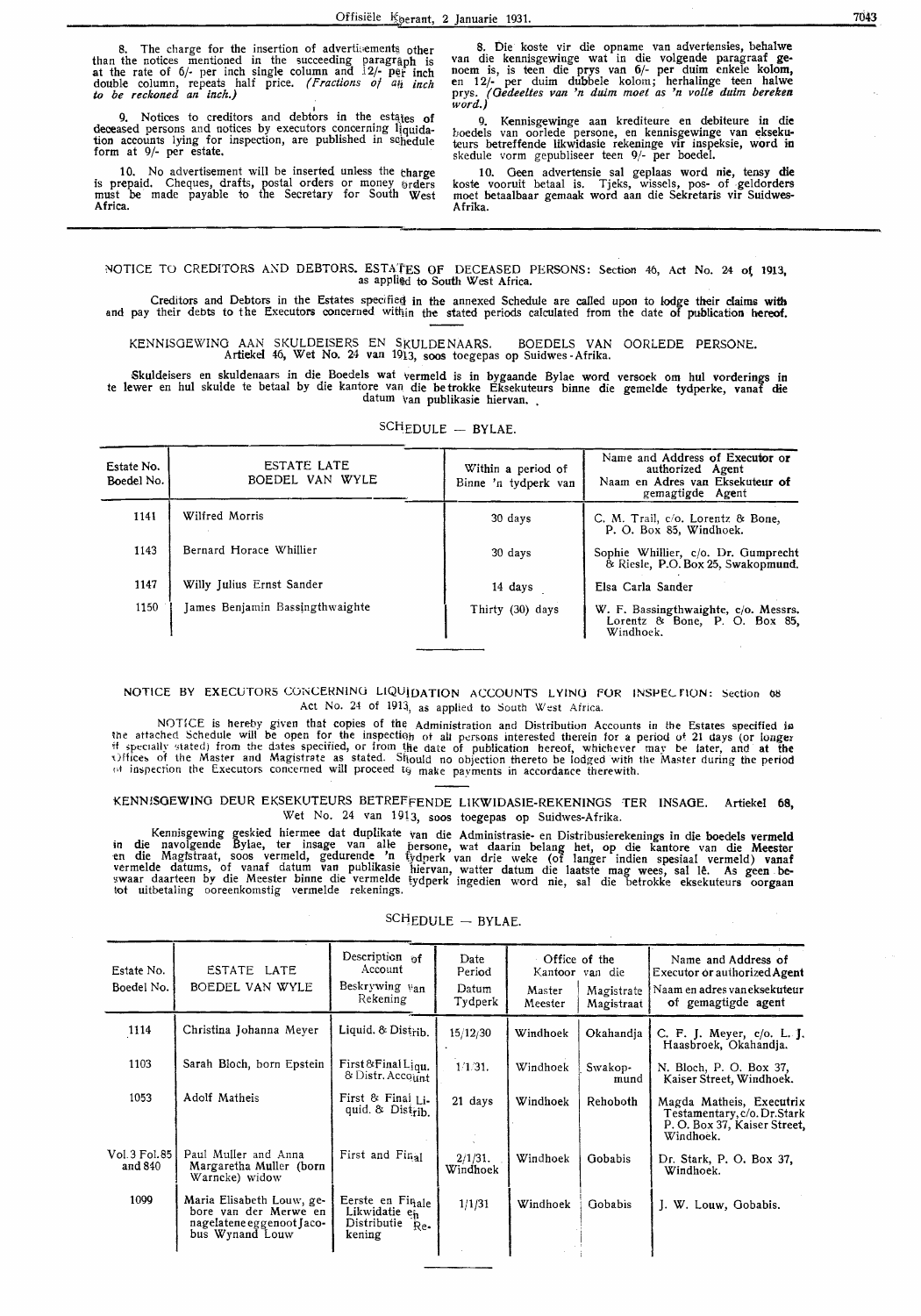MASTER'S NOTICES. Pursuant to Section 16, Sub-section (3), of the Insolvency Ordinance, 1928, and/or Section 119, Sub-section (3), of the Companies' Ordinance, 1928.

NOTICE is hereby given that the Estates mentioned in the subjoined Schedule have been placed under sequestra-<br>tion or liquidation provisionally by Order of High Court as therein set forth.

JACS. P. LE ROUX ESTERHUYSEN, Master of the High Court of S.W. Africa.

KENNISOEWINGS VAN DIE MEESTER. Ingevolge artiekel *sestien,* onderartiekel (3), van die Inoolvensie Ordonnansie 1928.

Hiermee word kennis gegee dat die Boedels in die aangehegte Bylae vermeld, voorlopig ingevolge Bevel van die Hooggeregshof van Suidwes-Afrika gesekwestreer is.

JACS. P. LE ROUX ESTERHUYSEN, Meester van die Hooggeregshof van Suidwes-Afrika . . **Form No. 1.**-Formulier No. 1. SCHEDULE - BYLAE.

| No. of Estate<br>No. | Name and Description of Estate<br>Naam en Beskrywing van Boedel             | Date of Order upon which and Di-<br>vision of Court by which Order made. | Upon the Application of<br>Op die Applikasie van |                 |
|----------------------|-----------------------------------------------------------------------------|--------------------------------------------------------------------------|--------------------------------------------------|-----------------|
| van Boedel           |                                                                             | Datum van Bevel<br>Date of Order                                         | Division of Court.                               |                 |
| 298                  | Josephine Kirsch, born Levenson,<br>trading as the General Bazaar, Windhoek | 12/12/1930                                                               | High Court of<br>S. W. Africa                    | Johann Stralka. |

# NOTICE. NOTICE.

Notice is hereby given that fourteen days after publication hereof application will be made to the Magistrate of Windhoek for the transfer of the General Dealer's Licence of Johannes Suren on Erf No. 463 at Windhoek to WALTER SCHALLER and HERBERT WLOTZKA.

|           |                           | Dr. ALBERT STARK, |  |                           |
|-----------|---------------------------|-------------------|--|---------------------------|
| Windhoek. |                           |                   |  | Attorney for the Parties, |
|           | this 12th December, 1930. |                   |  | Windhoek.                 |

#### **NOTICE**

is hereby given that fourteen days after publication of this application will be made for the transfer of the Baker's Licence held by Moritz Barlag on Erf No. 23, Okahandja, District Okahandja, to HERMANN LIEBAU of Okahandja.

14 days after publication, application will be made to the Magistrate at W armbad for transfer of the General Dealer's Licence and Butcher Licence of Richard Weps at Erf No. 58, Warmbad, to F. C. VAN BREDA.

Warmbad, the 15th December, 1930. F. C. VAN BREDA, Applicant.

Es wird hierdurch bekanntgemacht, daB 14 Tage nach Erscheinen dieser Anzeige beim Magistrat von Windhoek der Antrag gestellt werden wird, die General-Dealer-Lizenz von<br>Arthur Ruck, Windhoek, auf Frau ELSA BOYSEN, Windhoek, zu übertragen.<br>ELSA BOYSEN.

NOTICES OF TRUSTEES AND ASSIGNEES. Pursuant to Section *sixty-four,* Sub-section (3), Section *seventy* and Section *thirty-nine,* Sub-section (2), of the Insolvency Ordinance, 1928, as applied to South West Africa.

Notice is hereby given that the persons mentioned in the subjoined Schedule have been appointed Trustees or<br>Assignees, as the case may be, of the Estates therein mentioned as having been sequestrated or assigned, that thei che periods mentioned in the Schedule.

Further, that a meeting of creditors (being the second meeting in such of the said Estates as are under sequestration) will be held in the said Estates on the da\*es and at the times and places mentioned in the Schedule, for the proof of claims against the Estate, for the purpose of receiving the Trustee's or Assignee's report as to the affairs and condition of the Estate, and of giving the Trustee or Assignee directions concerning the sale or recovery of any part of the Estate, or<br>concerning any matter relating to the administration thereof.

Meetings in Windhoek will be held before the Master; elsewhere they will be held before the Magistrate.

**KENNISGEWINOS VAN** KVRATORS EN BOEDELBE REDDERAARS. Ingevolge artiekel *vier-en-sestig,* onderartiekel (3), artiekel sewentig en artiekel neën-en-dertig, onderartiekel (2) van die Insolvensie-Ordonnansie 1929, soos op Suidwes-Afrika toegepas.

Kennis word hiermee gegee dat redderaars, soos die geval mag wees,<br>en dat persone, wat geld aan die boedels in die Bylae meet betaal. die persone ver meld in die aangehegte Bylae as kurators .of boedelbe- van die daarin as gesekwestreer of afgestaan vermelde boedels aangestel is; skuld hul skulde by die aangegewe adresse binne die tydperke vermeld

Verder dat 'n byeenkoms van skuldeisers (dus die twede byeenkoms in diegene van die boedels wat gesekwestreer is) met betrekking tot vermelde boedels op die datums, tye en plekke vermeld in die Bylae gehou sal word vir die bewys van aansprake teen die boedel, die ontvangs van die verslag van die kurator of die boedelberedderaar omtrent die aangeleenthede en toestand van die boedel, asook vir die verstrekking van instruksies<br>aan die kurator of boedelberedderaar betreffende die verkoop of opvordering van enige gedeelte van die boedel of betreffende enige aangeleentheid in verband met die beheer daarvan.

In Windhoek word die byeenkomste voor die Meester gehou en op antler plekke voor die Magistraat. *Form. No. 3. - Formulier No. 3.* SCHEDULE - BYLAE.

| No. of<br>Estate<br>No. van<br>Boedel | Name and De-<br>scription of Estate<br>Naam en<br>beskrywing    | Whether<br>Assigned<br>or Seque-<br>strated<br>Of Boedel<br>afgestaan<br>of gesek- | Name of<br>Trustee or<br>Assignee<br>Naam van Ku-<br>rator of Boedel- | Full Address<br>of Trustee or<br>Assignee<br>Volledige adres<br>van Kurator of<br>Boedel- | Day      | Day, Date and Hour of<br>Meeting<br>Dag, Datum- en Uur van<br><b>Byeenkoms</b><br>Date | Hour   | Place of<br>Meeting<br>Plek van<br><b>Byeenkoms</b> | Time within<br>which debts<br>payable<br>Tyd binne<br>welke skuld<br>betaal moet |
|---------------------------------------|-----------------------------------------------------------------|------------------------------------------------------------------------------------|-----------------------------------------------------------------------|-------------------------------------------------------------------------------------------|----------|----------------------------------------------------------------------------------------|--------|-----------------------------------------------------|----------------------------------------------------------------------------------|
|                                       | van Boedel                                                      | westreer is                                                                        | beredderaar                                                           | beredderaar                                                                               | Dag      | Datum                                                                                  | Uur    |                                                     | word                                                                             |
| 277                                   | Insolvent Estate Sequestrated<br>Daniel Erasmus<br>Snyman       |                                                                                    | D. J. Botes                                                           | Gueldenboden<br>Post Office<br>Okahandja                                                  | Friday   | 2/1/31                                                                                 | 10a.m. | Okahandia                                           | 30 days                                                                          |
| 286                                   | Nicolaas Van der [Sequestrated] Eric R. Ritch<br>Walt           |                                                                                    |                                                                       | 11, Bahnhofstr.<br>P.O. Box 16.<br>Luderitz                                               | Monday   | 12/1/31                                                                                | do.    | Maltahohe                                           | 21 days                                                                          |
| 294                                   | Getrud Simon,<br>born Winkler.<br>General Dealer<br>of Windhoek | Sequestrated                                                                       | A. Neuhaus                                                            | Windhoek,<br>P.O. Box 156                                                                 | Saturday | 17/1/31                                                                                | do.    | Windhoek                                            | 21 days                                                                          |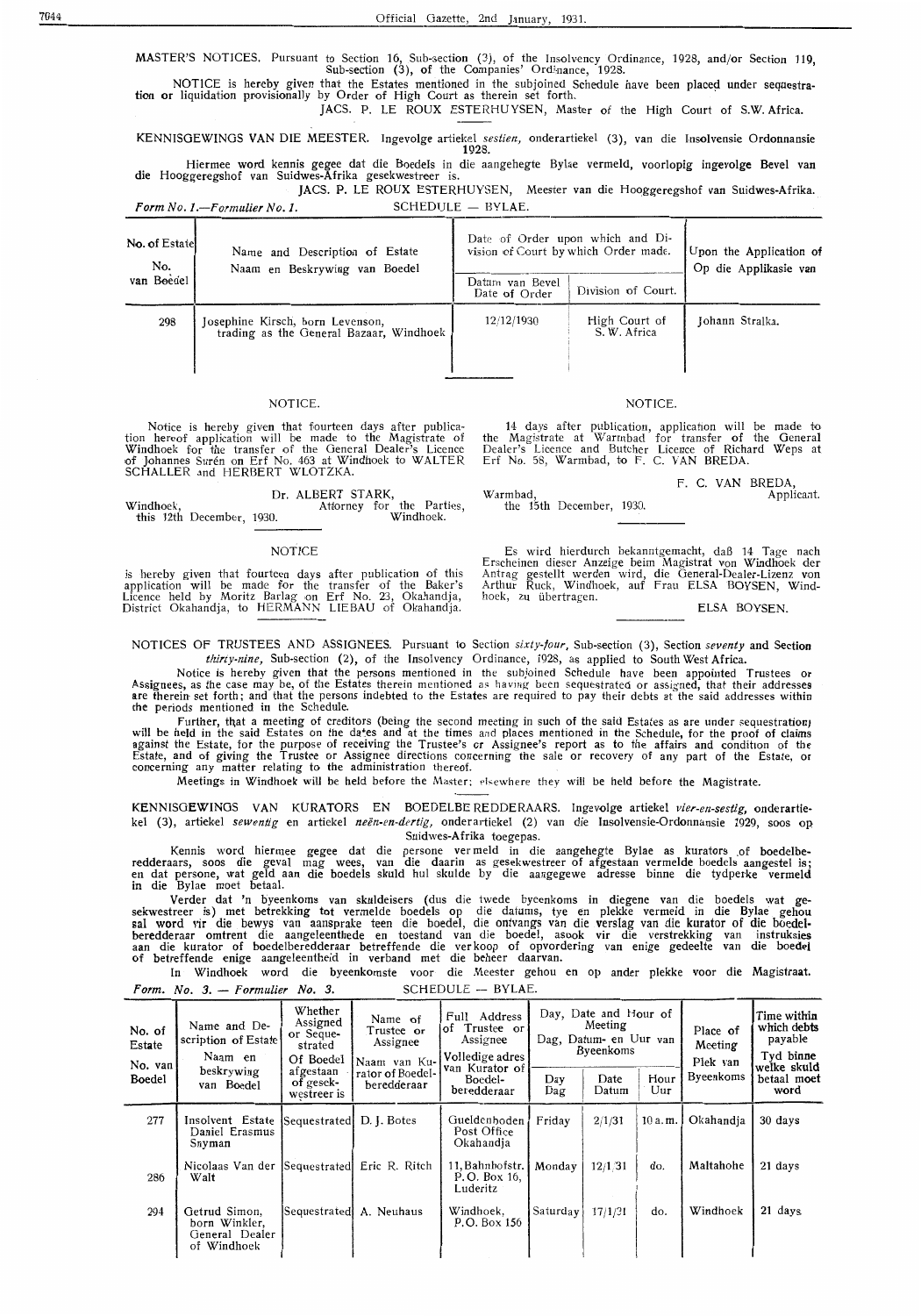#### NOTICES OF TRUSTEES AND ASSIGNEES. Pursuant to Section *ninety-four* of the Insolvency Act, 1916, as applied to South West Africa.

Notice is hereby given that fourteen days after the date hereof it is the intention of the Trustees or Assignees<br>of the Sequestrated or Assigned Estates mentioned in the subjoined Schedule to apply to the Master of the Hig for an extension of time, as specified in the Schedule, within which to lodge a liquidation account and plan of distribution or /and contribution.

KENNISGEWING VAN KURATORS EN BOEDELBEREDDERAARS. Ingevolge Artiekel *vier-en-neëntig* van die Insolvensie-Wet, 1916, soos toegepas op Suidwes-Afrika.

Kennis word hiermee gegee, dat die Kurators of Boedelberedderaars van die gesekwestreerde of afgestane Boedels, vermeld in die hieronder volgende Bylae, voornemens is, om veertien dae na datum hiervan die Meester van die Hooggeregshof te versoek om 'n verlenging van die tyd genoem in die Bylae vir die indiening van 'n likwidasierekening en plan van distribusie of/en kontribusie.

*Form. No. 5.-Formulier No. 5.* SCHEDULE - BYLAE.

| No. of<br>Estate<br>No. van<br>Boedel | Name & Description<br>of Estate<br>Naam en Beskrywing<br>van Boedel | Name of Trustee  <br>Assignee<br>or<br>  Naam yan Kurator  <br>of Boedel-<br>beredderaar | Date of Trustee or<br>Assignee's Appoint-<br>ment.<br>Datum van Aan-<br>stelling van Kurators<br>Boedelberedderaars. | Date when<br>Account Due<br>Datum waaropl<br>Rekening inge-<br>dien moet wordl | Period of Extension<br>required.<br>Tydperk van Verlenging<br>benodig. | To whom Appli-<br>cation will be<br>made. |
|---------------------------------------|---------------------------------------------------------------------|------------------------------------------------------------------------------------------|----------------------------------------------------------------------------------------------------------------------|--------------------------------------------------------------------------------|------------------------------------------------------------------------|-------------------------------------------|
| 262                                   | Walter Kempel, Agent                                                | A. Neuhaus                                                                               | 14/4/30                                                                                                              | 14/1/31                                                                        | 3 months                                                               | Master, Wind-<br>hoek.                    |

# NOTICE OF ASSIGNMENT.

Notice is hereby given that HARRY SCHEINFELD, a General Dealer of Seeis, District Windhoek, has made an Assignment of his property in favour of RALPH GOLD-MAN of Windhoek in trust of the Creditors of the said HARRY SCHEINFELD if they accept the same and that the Schedules of the said HARRY SCHEINFELD will lie for inspection and signature of all creditors entitled to sign at the office of the Master of the High Court of South West Africa at Windhoek for a period of fourteen days from the<br>18th of January, 1931, to the 31st of January, 1931, inclusive.

And it is further notified that if the said assignment shall be declined application will be made to the High Court of South West Africa at Windhoek on the 1st March, 1931, at nine o'clock in the forenoon or as soon thereafter as Counsel can be heard for the Surrender of the Estate of HARRY SCHEINFELD as insolvent.

## HARRY SCHEINFELD.

Dated at Windhoek, this 18th day of December, 1930.

## NOTICE TO CREDITORS.

Creditors in the Estate of the late FRIEDRICH FRITZ OERULL, Farmer at Geidaus, district Grootfontein, are hereby called upon to lodge their claims with the undersigned within 30 days from date of publication hereof.

> F. SCHLIEMANN, Executor Testamentary, Swakopmund.

JN THE HIGH COURT

Before His Honour Mr. Justice Bok,

In the matter of the

# Ex Parte Application of EMMY THECLA LANGAKE VOSS, born RICHTER.

Upon hearing Mr. Goldblatt of Counsel for the Applicant and having read the petition with its verifying affidavit and annexures, IT IS ORDERED,

That a Rule Nisi be, and it is hereby, issued calling upon PAUL WALTER WILLY VOSS to show cause, if any, in in this Court on the 16th day of February, -1931, why the Applicant shall not be authorized to sue him in forma<br>pauperis in an action to be instituted by her against him<br>for restitution to conjugal rights, failing which divorce.

That this Rule be published once in the *Official Gazette*  of South West Africa and once in the Allgemeine Zeitung. Dr. Stark appointed Attorney for the Applicant.

Mr. Goldblatt appointed Counsel for the Applicant.

By Order of the Court.

JACS. P. LE ROUX ESTERHUYSEN,

Registrar of the High Court.

NOTICES OF TRUSTEES AND ASSIGNEES. Pursuant to Section *ninety-nine*, Sub-section (2), of the Insolvency Act, 1916, as applied to South West Africa.

The liquidation accounts and plans of distribution or/and contribution in the Assigned or Sequestrated Estates mentioned in the subjcined Schedule having been confirmed on the dates therein mentioned, notice is hereby given that a dividend is in course of payment or/and a contribution in course of collection in the said Estates as in the Schedule is<br>set forth, and that every creditor liable to contribute is required to pay the trustee or assignee he is liable at the address mentioned in the Schedule.

KENNISGEWING VAN KURATORS EN BOEDELBEREDDERAARS. Ingevolge artiekel neën-en-neëntig, onderartiekel (2) van die Insolvensiewet 1916, soos op Suidwes-Afrika toegepas.

Aangesien die likwidasierekenings en state van distribusie of/en kontribusie in die afgestane of gesekwestreerde hoedels vermeld in die onderstaande Bylae op die daarin genoemde datums bekragtig is, word **hiermee** kennis gegee dat 'n diwident· uitgekeer of/en 'n kontribusie in verm elde boedels ingevorder sal word, soos uiteengesit in die Bylae, en dat elke kontribusiepligtige skuldeiser die deur hom verskuldigde bedrag aan die kurator of boedelberedde-<br>raar by die adres in die Bylae genoem, moet betaal.

|                                       | Form No. 7.--Formulier No. 7.                                           |                                 | $SCHEDULE - BYLAE.$                                                                                                                                                                                                 |                                                                            |                                                                                                  |
|---------------------------------------|-------------------------------------------------------------------------|---------------------------------|---------------------------------------------------------------------------------------------------------------------------------------------------------------------------------------------------------------------|----------------------------------------------------------------------------|--------------------------------------------------------------------------------------------------|
| No. of<br>Estate<br>No. van<br>Boedel | Name and Description<br>of Estate<br>Naam en Beskrywing<br>van Boedel   | Account<br>Confirmed  <br>Datum | Date when Whether a Dividend is<br>being paid or Contri-<br>bution being collected.<br>or both<br>waarop Re-1 Of 'n diwident uitgekeer<br>kening be- word of 'n kontribusie<br>kragtig is lingevorder word of beide | Name of Trustee or<br>Assignee<br>Naam van Kurator of<br>Boedelberedderaar | Full Address of Trustee<br>or Assignee<br>Volledige Adres van<br>Kurator of<br>Boedelberedderaar |
| 226                                   | Sam James Reichman and<br>Morris Kaplan trading as<br>I. Reichman & Co. | 16/10/30                        | Dividend is being paid                                                                                                                                                                                              | Erich Worms                                                                | P.O. Box 18, Windhoek,                                                                           |

OF SOUTH WEST AFRICA.

Windhoek, this 1st day of December, 1930.